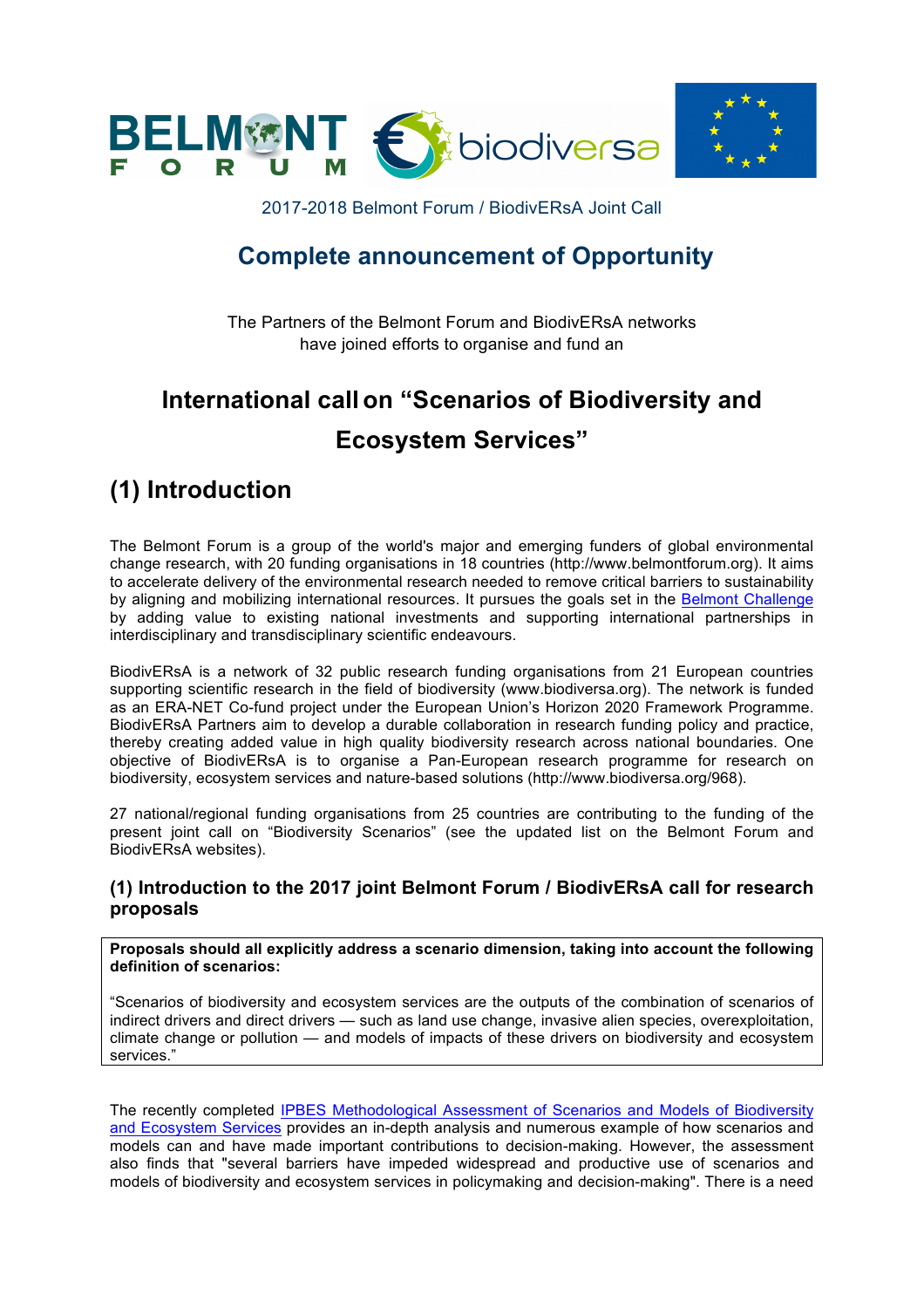to progress the methodological state of the art in arriving at more accurate quantitative values around environmental co-benefits of biodiversity and ecosystem services.

Several research priorities that would help overcome these barriers have been identified, including:

- Ensuring that the types of scenarios, models and decision-support tools employed are aligned to the needs of each particular policy or decision context;
- Improving, and more widely applying, participatory scenario methods in order to enhance the relevance and acceptance of scenarios for biodiversity and ecosystem services;
- Addressing gaps in methods for modelling impacts of drivers and policy interventions on biodiversity and ecosystem services including:
	- − Linking scenarios and models across spatial and temporal scales, and
	- − Advancing the development of integrated system-level approaches to linking scenarios and models of indirect drivers, direct drivers, nature, nature's benefits to people and good quality of life to better account for important relationships and feedback between those components…;
- Developing practical and effective approaches to evaluating and communicating levels of uncertainty associated with scenarios and models;
- Improving the accessibility of data sources and working in close collaboration with research and observation communities to fill gaps in data collection and provision<sup>3</sup>;
- Enhancing human and technical capacity for scenario development and modeling including through the promotion of open access to scenarios and modeling tools, as well as to the data required for their development and testing.

This call for proposals follows up on calls launched by BiodivERsA in 2011-2012 and the Belmont Forum in 2014. The first phase of the Belmont Forum CRA "Scenarios of Biodiversity and Ecosystem Services" funded 4 projects that focused on international networking of scientists. BiodivERsA made a pioneer call in 2011-2012 that included scenarios of biodiversity and ecosystem services with 9 funded projects. This call is more ambitious than the 2011-2012 and 2014 calls mentioned above. This new call unites funders from the Belmont Forum and BiodivERsA, with the support of the European Commission.

The aim of this call is to promote innovative research for more informed decision-making by developing scenarios of biodiversity change and its associated ecosystem services, resulting from the complex interaction of socio-economic and global environmental trends. It focuses on foresight views up to the next 50 years for management of biodiversity, ecosystem services and their contributions to human well-being. This call is contributing to international research programs, assessment bodies, and multi-lateral environmental agreements.

While projects will have to be academically excellent, they should also explicitly engage stakeholders (e.g. managers and users in the field, businesses, policy actors, local administrations, and citizens), in order to maximise the societal benefits of this research. This may include co-design of projects with stakeholders, analysing stakeholders' needs and preferences and other relevant societal (e.g. governance) aspects through social/economic science approaches as well as developing practical management tools, guidelines, knowledge bases, etc. to be directly used by or in relation with stakeholders. For this, it is highly recommended that the BiodivERsA Stakeholder Engagement Handbook is used as source of guidance (cf. http://www.biodiversa.org/702).

Capacity building and participatory approaches are encouraged, in particular for scenario building in which multiple stakeholders explore different trajectories of development and adaptation for usefulness, accuracy and appropriation. This should increase the valorisation of research results, including the mobilization of scenarios and models to improve policy interventions and management practices for biodiversity and ecosystem services. In particular, using stakeholder input is critical to define contrasting scenarios, desirable or on the contrary feared endpoints, plausible socio-economic development pathways (e.g., IPCC SRES, MA scenarios, Global Biodiversity Outlook, and IPBES assessments and relevant policy tools), tests of specific policy or management actions, and "backcasting approaches" (i.e., working backwards from defined future endpoints).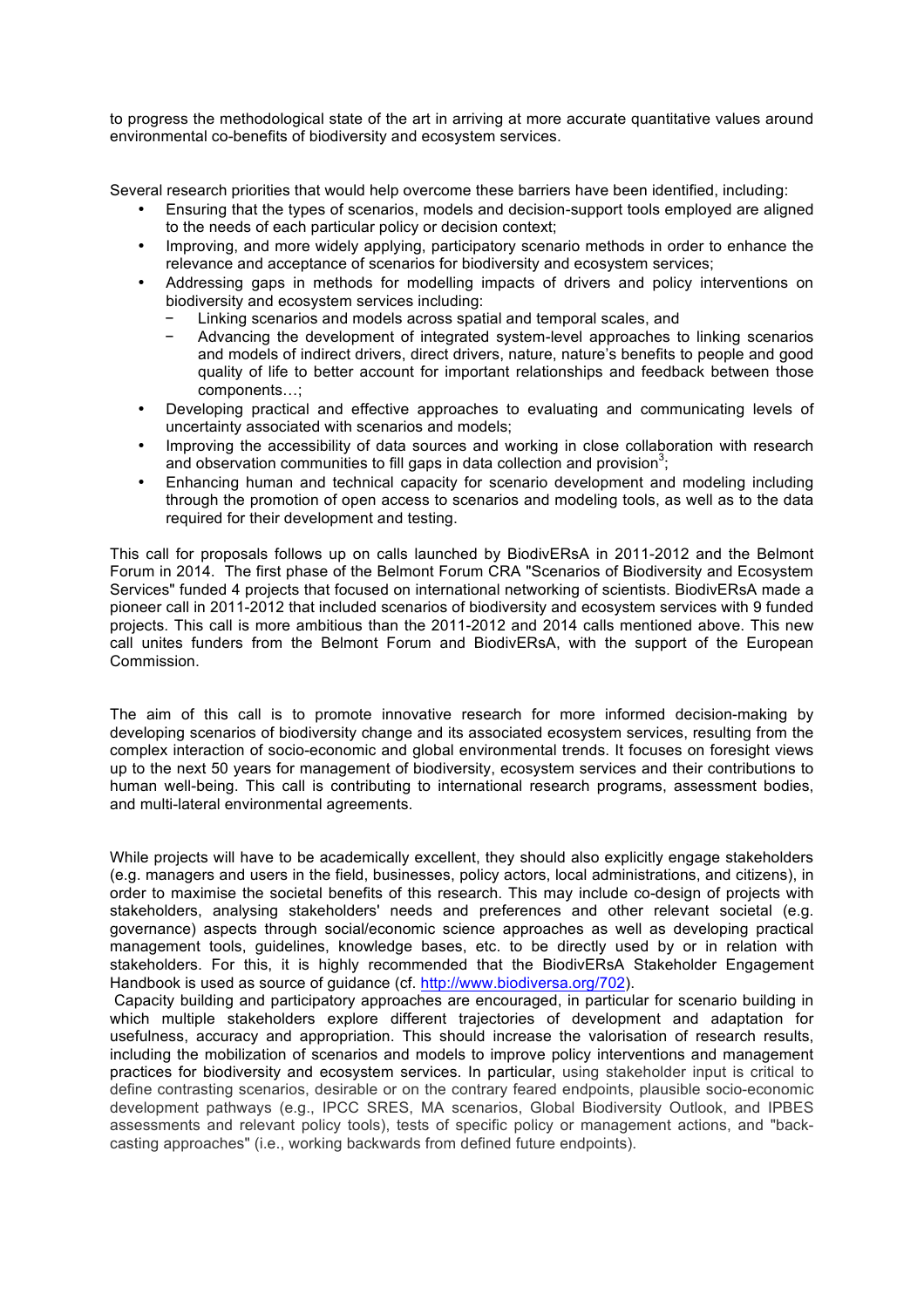# **(2) Priorities of the call**

The two major (non-exclusive) priorities of the Call are the following:

- *Development and application of scenarios of biodiversity and ecosystem services across spatial scales of relevance to multiple types of decisions -* Previous biodiversity scenarios have typically been highly scale specific. On the one hand, scenarios at global scales are difficult to translate into actions at regional/local scales, where many biodiversity relevant decisions are made. On the other hand, scenarios at local/regional scales often do not include global scale constraints and feedbacks (e.g., international trade, teleconnections, etc.) making them difficult to translate into international policy. Linking spatial scaling scales is one of the key barriers to greater integration of biodiversity scenarios into decision-making at global and national scales.
- *Consideration of multiple dimensions of biodiversity and ecosystem services in biodiversity scenarios –* Previous biodiversity scenarios have typically focused on a very limited number of dimensions of biodiversity and ecosystem services (e.g. global extinctions, loss of species compared to natural systems). However, decision-making processes often require information on a much broader range of dimensions – both because different decision-making processes may focus on different dimensions, and because some processes are purposely designed to address multiple dimensions (e.g. through multi-criteria trade-off analysis).

Projects should also pay particular attention to at least some of the following issues:

- *Coupling of socio-economic and biodiversity dynamics*. Fully integrated models of biodiversity and socio-economics (e.g., bio-economic models) can provide novel insights into the dynamics and long-term sustainability of socio-ecological systems.
- *Improvement of models of impacts on biodiversity*. Innovative work on genetic adaptation, rapid evolution, co-evolution, eco-evolutionary dynamics, comparative phylogeography, conserving endemic species, species interactions and hybrid zones is encouraged because these are key shortcomings in the current generation of models.
- *Coupling models across gradients of human transformation in terrestrial, freshwater and marine systems*. Biodiversity scenarios often focus on one type of system (e.g., terrestrial vs. marine) or on one part of the gradient of human transformation (e.g., "natural" vs. agricultural vs. urban systems). Interdisciplinary research on the interactions between systems is essential for making scenarios more representative of systems that decision-makers deal with.
- *Developing early warning of (socio-)ecological breakpoints and regime shifts*.
- *Estimation and communication of uncertainty*. Estimation of uncertainty can be based on a variety of methods including model validation using empirical observations, model validation using experimental simulations, and model-model comparison. This may include the analysis of past trends. Uncertainty also needs to be communicated in innovative and transparent ways to decision makers. Model validation will require close collaboration with observation systems.

Proposals may consider a wide range of approaches to socio-economic scenarios including extrapolations from current trends, probabilistic approaches, prospective approaches, etc. When relevant, the research questions should address gender balance.

# **(3) Expected international added value**

Although the scientific research community working on biodiversity scenarios is rapidly developing, scientists operating in this landscape are still dispersed and not sufficiently structured. Furthermore, joining forces and skills across disciplines and across borders, and developing scenarios that have a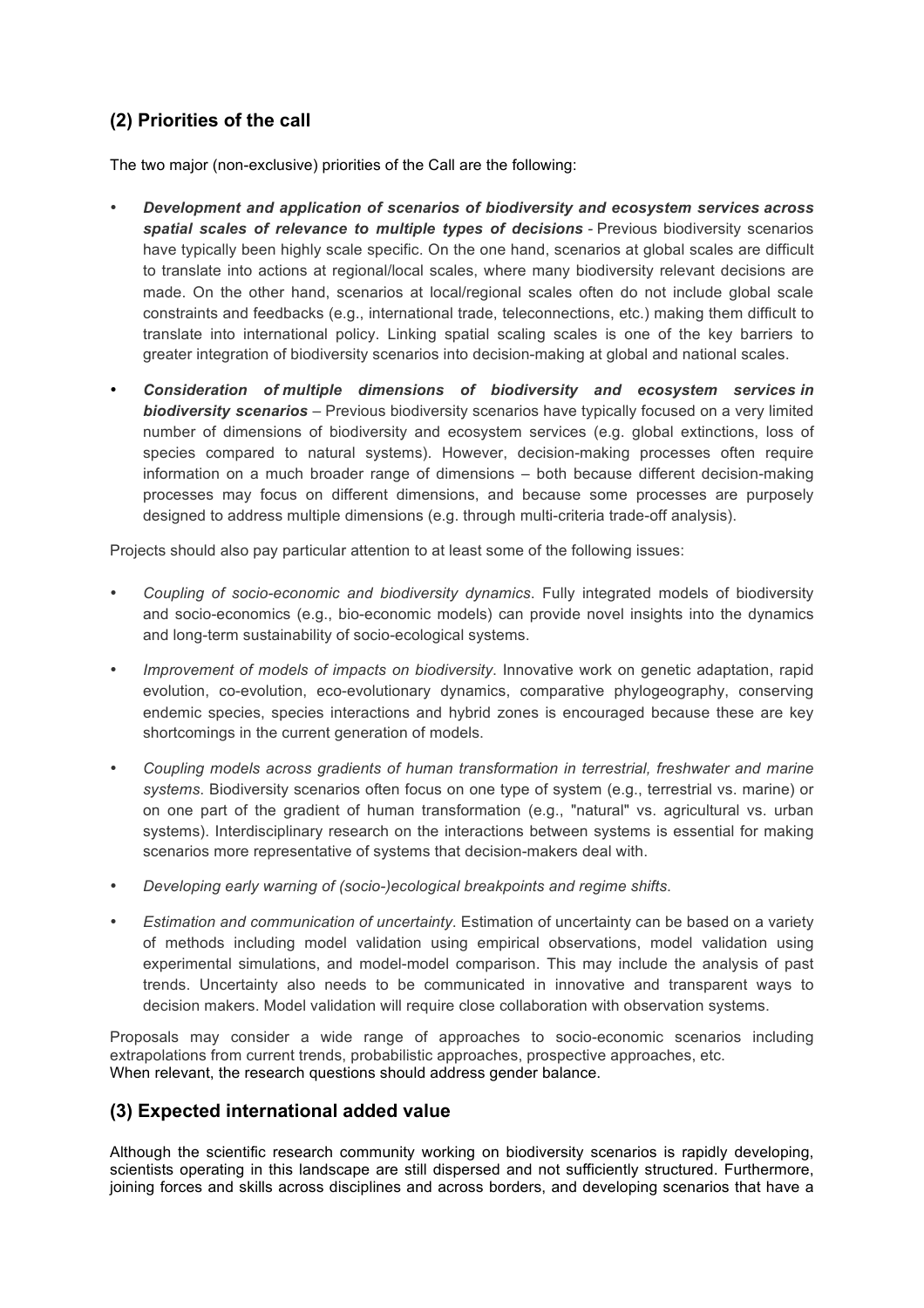broader relevance are critical for this research domain. Recent efforts to coordinate this community and develop its international dimension have been made, e.g. through the Belmont Forum Call for supporting research networks. Whereas this is an important step forward, further encouragement and funding are needed to reinforce substantially the scientific community working on biodiversity scenarios and its capacity to develop collaborations between countries.

This Call thus targets transdisciplinary projects of 3 years, involving at least 3 partners from at least 3 different countries participating in the call to develop science-based projections of the dynamics of biodiversity and ecosystem services and reinforce the research capacity to develop such projections. Given the nature of the research to be supported through this call, proposals will include as needed collaboration and integration across several disciplines from natural sciences and/or social sciences and humanities.

Overlap with on-going international, European and national projects on this theme should be avoided. Complementing on-going research is however possible but should be clearly explained

The added value of international collaboration and the level of collaboration between teams from different countries should be clearly demonstrated, including for upscaling knowledge at the (sub- )regional level or for comparative approaches of different local contexts. Contributions to global research programs, assessment bodies, and multi-lateral environmental agreements, including but not limited to IPBES and SDGs, are encouraged.

## **(4) Procedures, eligibility and selection criteria**

#### *Submission, deadlines and time schedule*

#### *Submission*

A two-step process will apply, with a mandatory submission of pre-registrations at step 1 and submission of full proposals at step two. Pre-registrations and full proposals (in English) must be submitted electronically with the Electronic Proposal Submission System (EPSS). Instructions for electronic submission will be available at www.biodiversa.org and www.belmontforum.org in October 2017.

- The online platform will stay open 5 minutes after the official deadline. Any proposals not correctly submitted at this moment will be declared ineligible.
- All completed proposals will be submitted automatically when the platform closes, to avoid a situation where an applicant does not have time to click on the submit button. In this situation, the proposal will be evaluated as it stands.

Applicants have to submit pre-registrations: information (in English) on the project consortia, a 5-page description of the project and the required budget for each partner must be submitted on the EPSS. **Submission of pre-registrations is mandatory**; it is not possible to enter the procedure at a later stage.

The information will be used to complete an eligibility check and help find appropriate reviewers for the evaluation of qualifying full proposals in the second step.

Only eligible pre-registrations will be invited to submit full proposals.

For technical questions regarding submission, please contact the Call Secretariat: Sophie Germann: sophie.germann@agencerecherche.fr or EPSS technical helpdesk – Taavi Tiirik: biodivscen@etag.ee

For budgetary questions and other national/regional issues, please contact the relevant Funding organisation Contact Point - who are listed on the BiodivERsA and Belmont Forum websites. Funding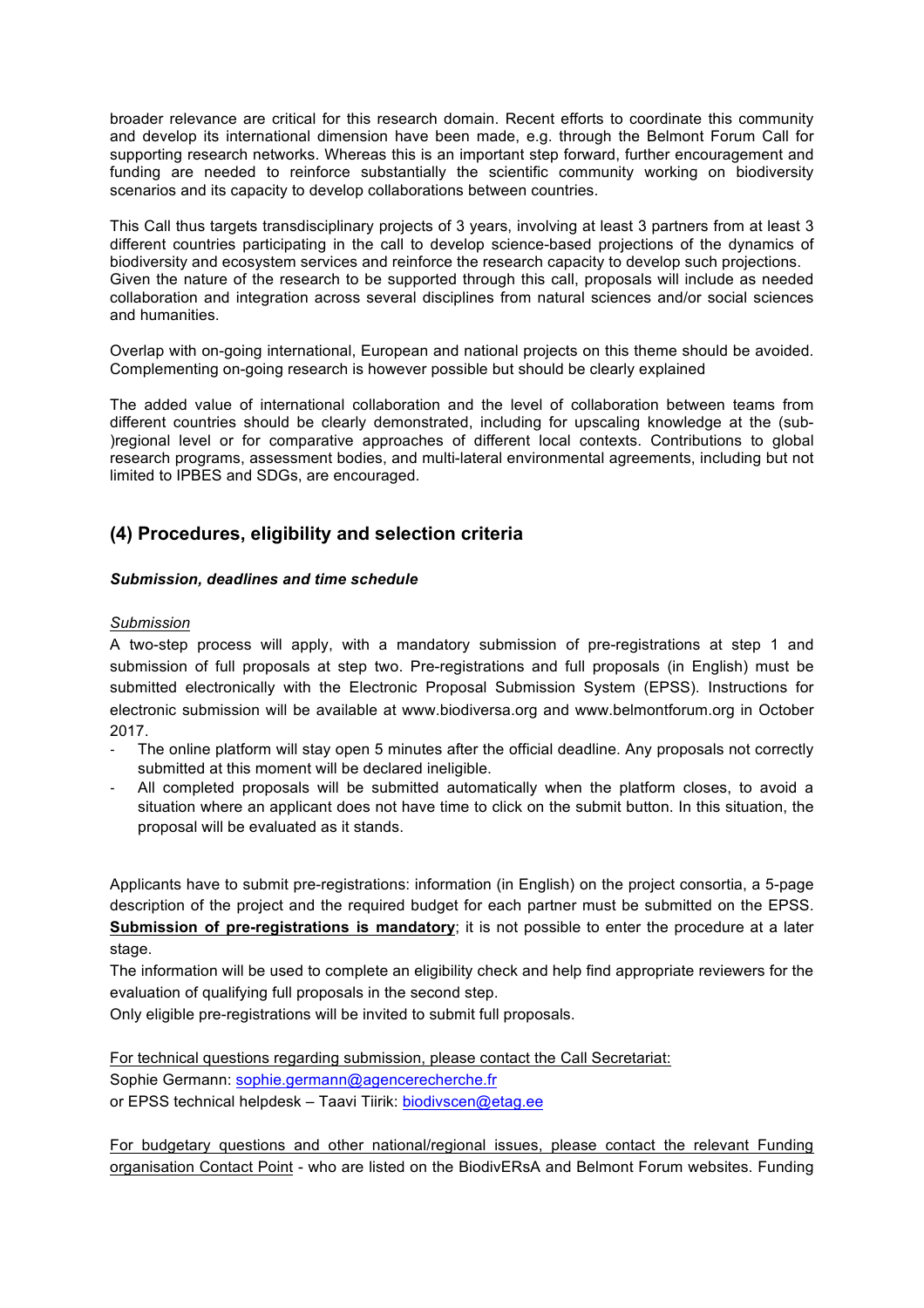organisations' rules are advertised on the BiodivERsA and Belmont Forum websites and are mandatory. For any help on these, please contact the relevant Funding organisation Contact Point.

#### *Deadlines and time schedule*

The call will go through the following processes and applicants must pay attention to the deadlines outlined below in the time schedule\*:

| 26 July 2017:                     | Pre-announcement of the call                                            |  |
|-----------------------------------|-------------------------------------------------------------------------|--|
| 2 October 2017:                   | Official launch of the call                                             |  |
| 1 December 2017, 17:00 CET (local | Deadline for submitting pre-registration                                |  |
| time in Brussels):                |                                                                         |  |
| 2 January 2018:                   | Eligibility check completed                                             |  |
|                                   | > Eligible pre-registrations are invited to submit their full proposals |  |
| 9 March 2018, 17:00 CET (local    | Deadline for submitting full proposals                                  |  |
| time in Brussels):                |                                                                         |  |
| 3 April 2018:                     | Second eligibility check completed                                      |  |
| Early June 2018:                  | <b>Evaluation Panel meeting</b>                                         |  |
|                                   | > Ranked list of proposals established by the Panel                     |  |
| Early July 2018:                  | Recommendation for funding projects by the GPC (group of                |  |
|                                   | funding agencies participating to this call)                            |  |
| October 2018:                     | Earliest possible start of funded projects                              |  |
| March 2019:                       | Latest possible start of funded projects                                |  |

#### *Eligibility of projects and research groups*

The call is open to proposals and research consortia that meet the following criteria:

- 1. The international, scientific research projects are performed by eligible research organisations. National/regional eligibility criteria (see funding organisations' rules) apply to research organisations and for participation by private sector (profit and non-profit) organisations
- 2. The main applicant is employed by an eligible organisation in one of the countries participating to the call
- 3. The project proposal involves teams from at least three different countries participating in the joint Belmont Forum / BiodivERsA call and will be supported by at least three different funders.
- 4. The project duration is 3 years.
- 5. Proposals must be written in English.
- 6. The scope or scale of the proposed research should exceed a single country.

Compliance with funding organisation eligibility criteria and rules (e.g. eligible budget items) is mandatory; it is thus strongly recommended that applicants approach their respective Funding organisation Contact Point to make sure they respect all the eligibility criteria and rules (contact list and main Funding organisations' rules are available in the call documents published on the Belmont Forum and BiodivERsA websites).

Each partner will remain responsible for the decision of eligibility. In case of doubts, specific cases shall be reported by the Partner Organisation to the TPO and GPC as soon as possible and before the evaluation stage. In any case, eligibility issues should be duly discussed and agreed by the GPC after the submission of pre-registration and after the submission of full proposals.

#### *Evaluation and selection*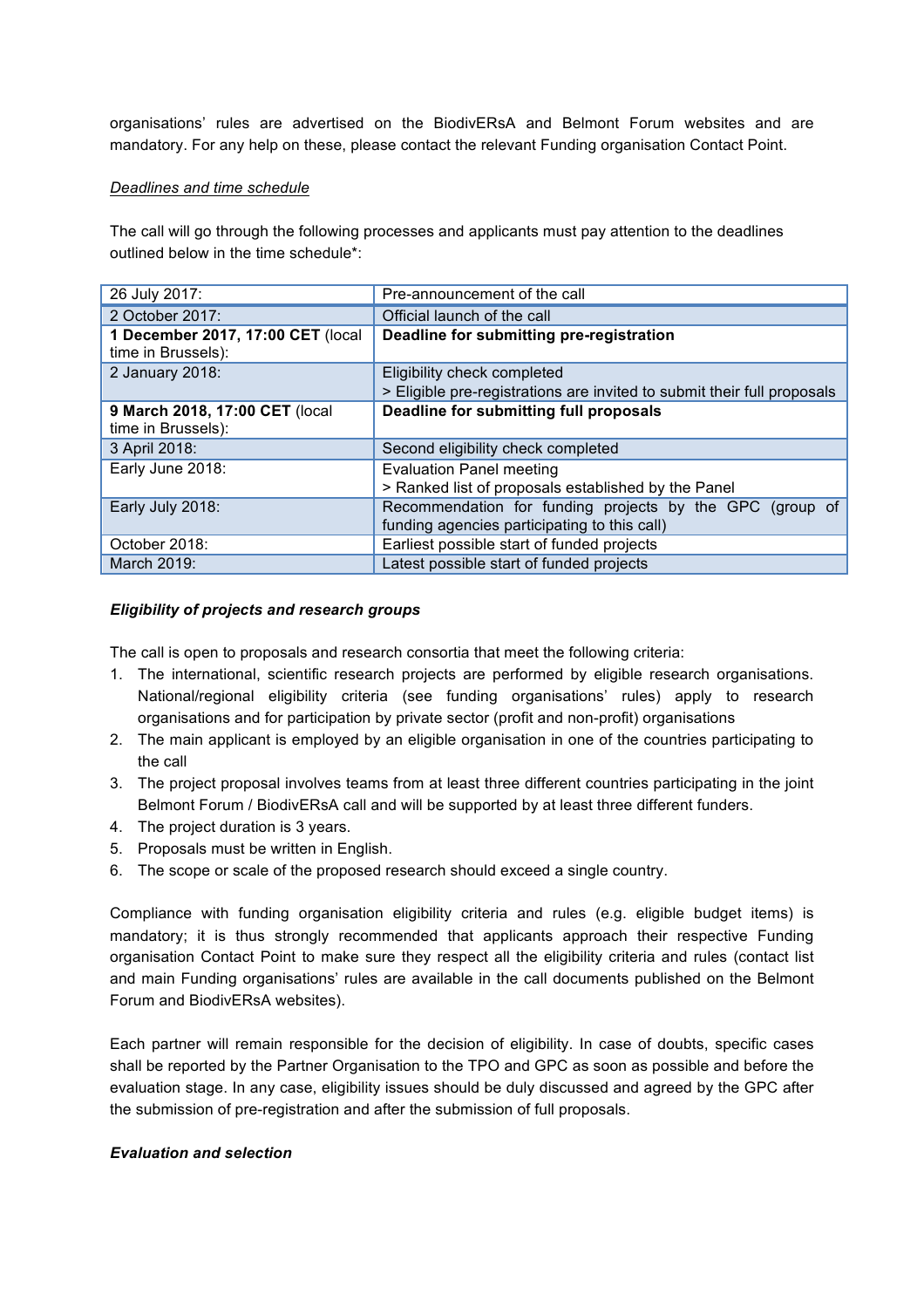Potential applicants are advised to take careful note of the aims and scope of the call as described above and in the "Announcement of Opportunity" section. Applicants are strongly advised to assess the relevance of their proposed research against the thematic priorities set forth in the scientific text of the call. Any project that does not fit within the thematic priorities described in the call will not be recommended for funding, regardless of its quality.

Emphasis will be placed on the link between scientific excellence and relevance to policy and practice. Proposals will be evaluated against criteria of excellence, quality/efficiency of the implementation and  $im$ pact<sup>1</sup>.

The following evaluation procedure will apply:

#### **First step:**

Only an eligibility check of pre- registrations will be performed. Eligible pre-registrations will be invited to submit full proposals.

#### **Second step:**

An eligibility check of full proposals is performed.

The full proposals are assessed by an independent Panel of Experts (PoE) and international external reviewers.

The (PoE) is composed of scientific and policy/management experts. The scientific experts assess the scientific excellence and quality/efficiency of the implementation of the proposals; the policy/management experts assess the impact of the proposals.

In addition, the scientific excellence and quality/efficiency of the implementation of the proposals will be assessed by at least 2 external reviewers (scientific experts) per proposal; the impact of the proposals will be assessed by at least 1 external reviewer (policy/management experts) per proposal.

The **Panel of experts** will consist of international experts in the natural and social sciences as well as professionals from the field of biodiversity policy and biodiversity conservation and management. It is comprised such so that it can cover the full range of topics within the scope of the call.

Members take part in the PoE as independent experts and do not represent any organisation nor can they send any replacements. This means that their work on this Panel does not represent any organization or nation.

The Chair and the Vice-Chair of the PoE are appointed by the Group of Programme Coordinators (GPC) representing the participating organisations. The Chair of the PoE is a scientific expert and the Vice-Chair of the PoE is a policy/management expert. The choice of the Chair and Vice-chair will take gender balance into account.

The Panel of experts members are selected upon a first suggested list of experts provided by each member of the GPC. The Chair and Vice-Chair of the PoE – nominated by GPC - will select a limited number of experts (depending on the number of submitted proposals), with attention to the relevance of their expertise for this particular call and balance in the field of expertise according to the themes addressed by the submitted proposals. The final composition of the PoE has to be approved by the GPC. A particular effort in setting up the PoE will be done to ensure the gender balance among its members. As far as possible, PoE members will be from countries that do not participate in the call to allow further flexibility in case of conflicting interests. If this is not possible, PoE members will not, as far as possible, evaluate proposals involving teams from their country.

 $<sup>1</sup>$  For the different criteria, see Annex 7</sup>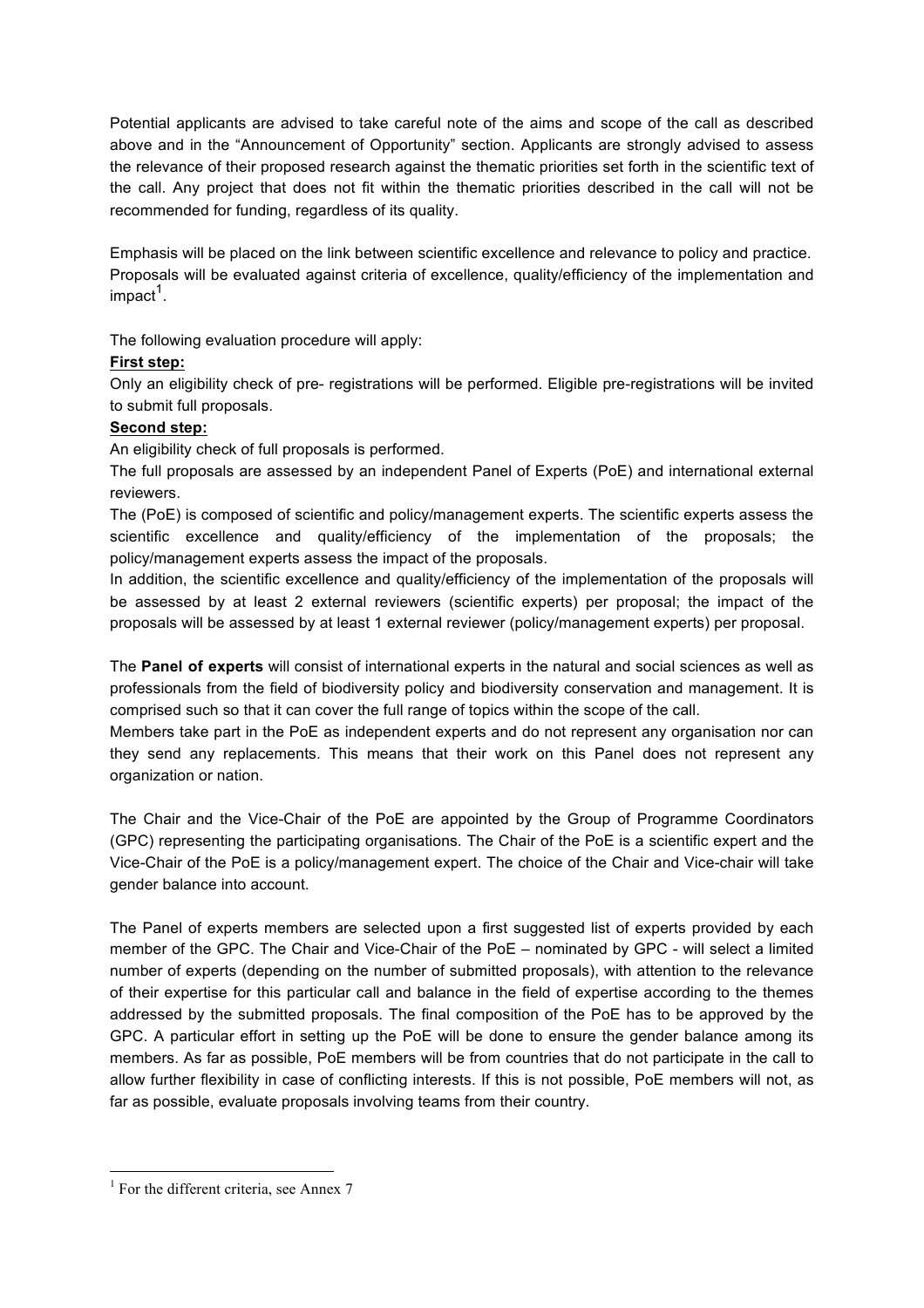The PoE ranks the proposals based on the set of criteria defined (i.e. scientific excellence, quality/efficiency of the implementation and impact).

Within the Panel of experts (detailed in Annex 6), the scientific experts moderate the assessments provided by the scientific review procedure (external review reports) and assesses the proposals according to their scientific excellence (assessment criterion 1) and the quality/efficiency of their implementation (assessment criterion 2); the policy/management experts moderate the assessments provided by the societal impact review procedure (external review reports) and assesses the proposals according to their impact (assessment criterion 3).

The members of the Panel of experts (both scientific experts and policy/management experts) discuss on the proposals in order to establish the final ranking of proposals for the call.

For the selected proposals, the PoE will be asked to consider the suitability of the budgets and possibilities for budget cuts, as well as to give advice, where possible, on the importance of the entire undertaking of each tasks and/or workpackage in the collaborative projects.

More details on the evaluation procedure and the role of the Panel of experts can be found in Annex 6.

Please note that **no appeal can be brought to challenge the evaluation results** or decisions of the CSC.

# **(5) Funding**

For this call a total amount of 20.3 to 23.7 M $\epsilon$  has been provisionally reserved by the participating funding organisations.

The European Commission will also provide funding for the funded projects depending on the final total funding amount for research proposals by the participating funding organisations eligible for ECfunding.

#### **The indicative total budget for this call is thus of 26.3 to 29.7 M€.**

Indicative budgets for each funding organisation are given below. Each participant in a funded project will be preferentially funded by his or her national/regional funding organisation(s) participating in the call. The additional funding provided by the EC for the funded project will be distributed through the H2020-eligible national/regional funding organisations.

The consortium of participating funding organisations will strive to ensure that the maximum number of top-ranked proposals are funded. The funding procedure is further described in Annex 4. Upon the final decision by the funding organisations, a list of funded projects will be published on the Belmont Forum and BiodivERsA websites.

| Country            | <b>Funding</b><br>organisation | Indicative budget (low)<br>(EURO) | Indicative budget (high)<br>(EURO) |
|--------------------|--------------------------------|-----------------------------------|------------------------------------|
| Argentina          | Mincyt <sup>#</sup>            | To be communicated soon           | To be communicated soon            |
| Austria            | FWF                            | 800 000                           | 800 000                            |
| Belgium            | <b>BELSPO</b>                  | 500 000                           | 500 000                            |
| Belgium            | $F.R.S.-FNRS^*$                | 200 000                           | 200 000                            |
| Brazil (Sao Paulo) | $FAPESP$ <sup>#</sup>          | 750 000                           | 1 500 000                          |
| <b>Bulgaria</b>    | $BNSF^*$                       | 450 000                           | 450 000                            |
| Canada             | NSERC-                         | 600 000                           | 700 000                            |

#### PROVISIONAL LIST OF COMMITMENTS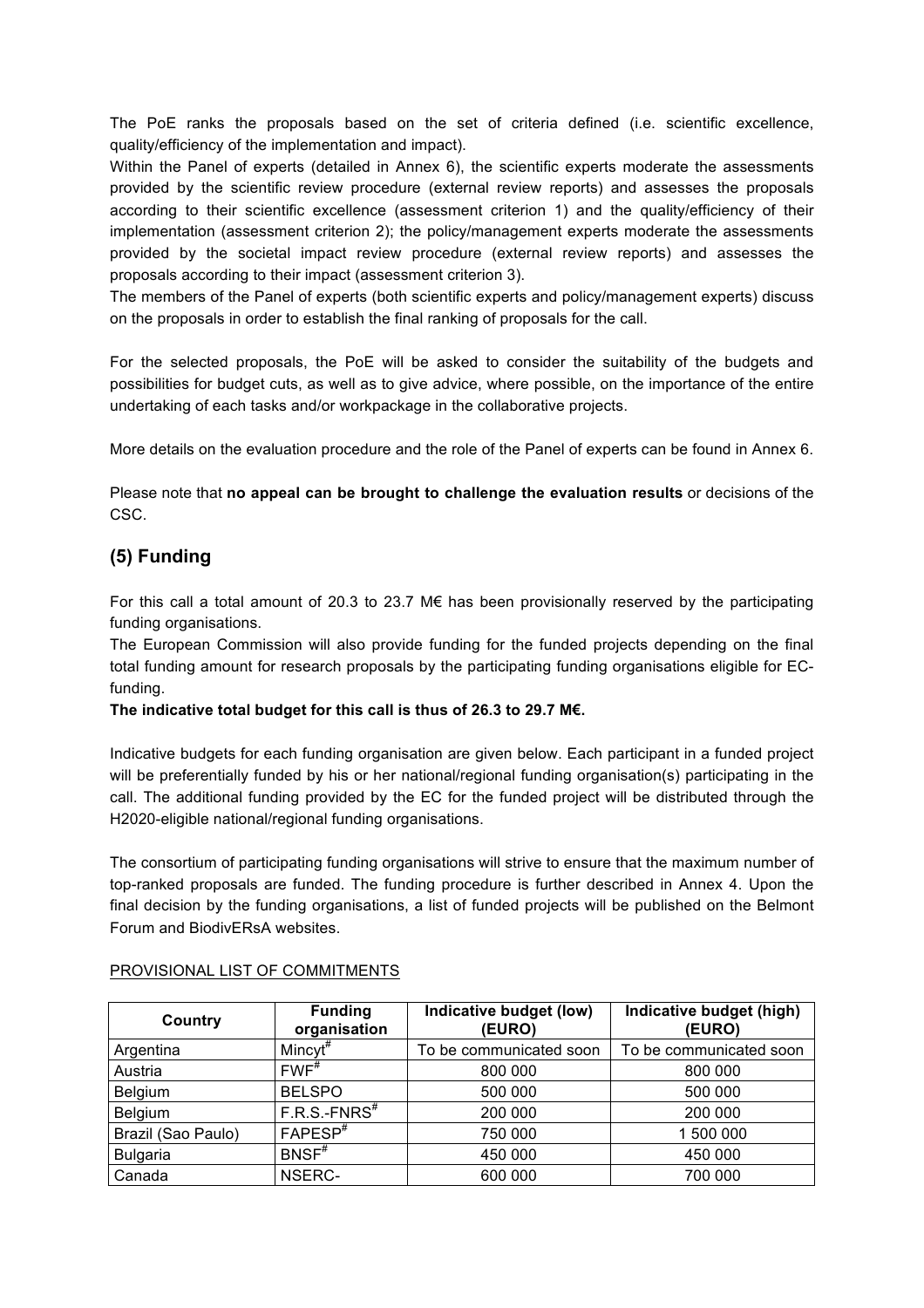|                 | CRSNG <sup>#</sup>    |           |           |
|-----------------|-----------------------|-----------|-----------|
| Canada (Quebec) | $FRQ^*$               | 600 000   | 600 000   |
| Estonia         | ETAG <sup>#</sup>     | 100 000   | 100 000   |
| Finland         | <b>AKA</b>            | 850 000   | 850 000   |
| France          | $ANR$ <sup>#</sup>    | 2 000 000 | 2 000 000 |
| Germany         | <b>DFG</b>            | 1 500 000 | 2 500 000 |
| Germany         | DLR-PT                | 2 000 000 | 3 000 000 |
| Ireland         | $EPA$ <sup>#</sup>    | 500 000   | 500 000   |
| Ivory Coast     | PASRES <sup>#</sup>   | 75 000    | 75 000    |
| Lithuania       | $RCL$ <sup>#</sup>    | 100 000   | 100 000   |
| The Netherlands | $NWO$ <sup>#</sup>    | 800 000   | 800 000   |
| Norway          | $RCN^{\overline{*}}$  | 1 000 000 | 1 500 000 |
| Poland          | <b>NCN</b>            | 500 000   | 500 000   |
| Romania         | UEFISCDI <sup>#</sup> | 500 000   | 500 000   |
| Slovakia        | $SAS^*$               | 240 000   | 240 000   |
| Spain           | MINECO <sup>#</sup>   | 1 000 000 | 1 000 000 |
| Sweden          | FORMAS <sup>#</sup>   | 1800000   | 1800000   |
| Switzerland     | <b>SNSF</b>           | 1 400 000 | 1 400 000 |
| Turkey          | Tübitak <sup>#</sup>  | 400 000   | 400 000   |
| <b>USA</b>      | $NSF^*$               | 1800000   | 1800000   |

(TbC): To be Confirmed

\* The funding organisations marked by "#" have defined maximum allowed budget per project and/or per Partner. Please consult the funding organisations' rules and contact your FCP for more information.

## **(7) Programme structure and management**

#### Programme activities

The funded projects are considered to form part of an international research programme for which joint activities will be organised, including a kick-off meeting at the beginning of the funding period, an interim project conference to promote the uptake of projects results and networking amongst projects and a final meeting to present and disseminate the project results at the end of the funding period**. Participants of funded projects should participate in these joint activities. The costs for attendance to joint activities should be included in the budgets of the full proposals** and must be announced in the Call.

#### Project management and reporting

Funded projects will be required to submit a mid-term report and a final report on both research progress and financial aspects. Some funding organisations may request additional specific reports.

## **(8) Eligible budget items**

Eligible costs and the maximum allowed requested budget per project are governed by funding organisations' specific rules. Specific questions should be addressed to the Funding organisation Contact Points (list available on the Belmont Forum and BiodivERsA websites)

In case of a too high financial pressure on a participating country due to the high number of teams from this country in the submitted applications, the applicants may be asked to adjust downward their budget.

## **(9) Further information**